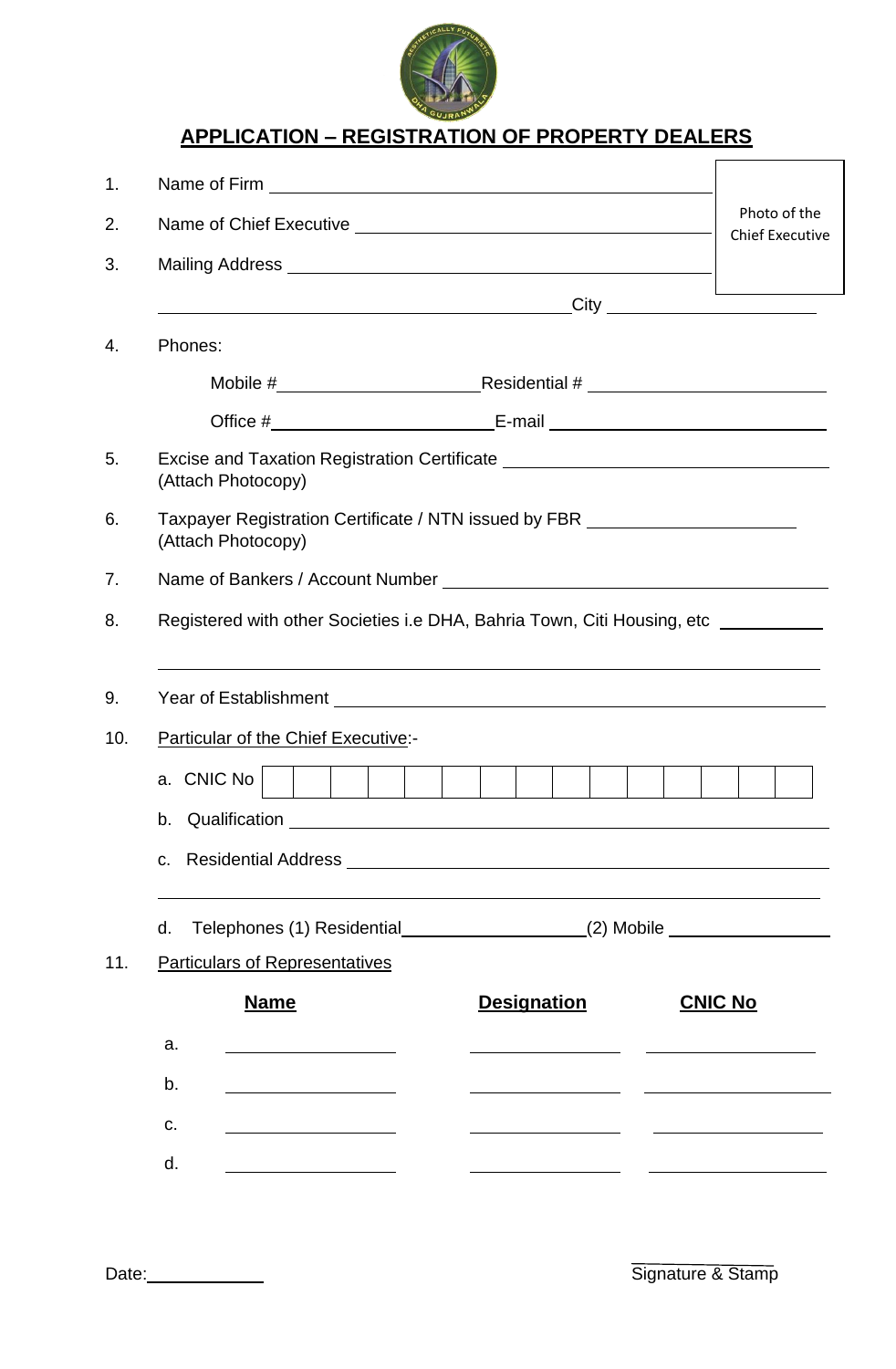## **DOCUMENTS TO BE ATTACHED**

- 1. Photo copy of CNIC.
- 2. 2x passport size photographs.
- 3. Bank Draft / Pay Order in favor of DHA Gujranwala of Rs. 60,000/.
- 4. Photocopy of Excise and Taxation Registration Certificate.
- 5. Photocopy of Taxpayer Registration Certificate / NTN issued by FBR.
- 6. 'DNFBP" certificate from FBR.
- 7. Undertaking on stamp paper worth Rs. 100/ for acceptance of Terms and Conditions (Specimen attached).
- 8. Police Verification (Specimen attached).
- 9. Recommendations from concerned Estate Agents Association (Specimen attached).
- 10.Processing Charges Rs 5000/ (Non Refundable)
- 11.Rent agreement/Registry copy.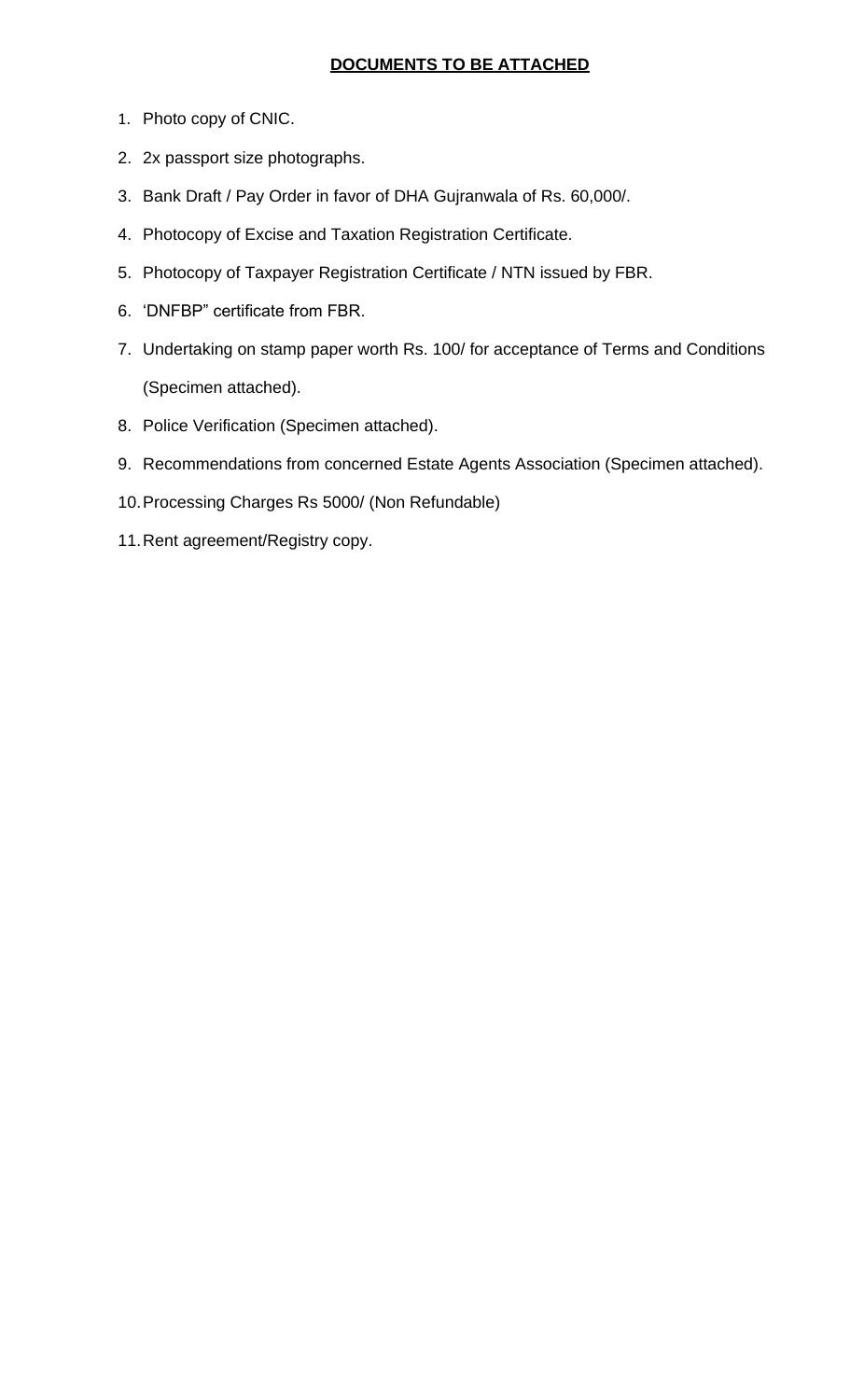## **TERMS AND CONDITIONS**

#### **(Registration with DHA Gujranwala As Property Dealer)**

(On stamp paper worth Rs. 100/)

|                                                                                                                 |                                                                                                                            |                                                                                                                       |        |  | S/O                                                                                           |  |  |
|-----------------------------------------------------------------------------------------------------------------|----------------------------------------------------------------------------------------------------------------------------|-----------------------------------------------------------------------------------------------------------------------|--------|--|-----------------------------------------------------------------------------------------------|--|--|
|                                                                                                                 |                                                                                                                            |                                                                                                                       |        |  |                                                                                               |  |  |
|                                                                                                                 |                                                                                                                            |                                                                                                                       |        |  |                                                                                               |  |  |
|                                                                                                                 |                                                                                                                            |                                                                                                                       |        |  | in possession of my full faculties and senses and of my free will and without any coercion or |  |  |
|                                                                                                                 |                                                                                                                            | duress, do hereby solemnly affirm and declare as under:-                                                              |        |  |                                                                                               |  |  |
|                                                                                                                 | a.                                                                                                                         | That I will abide by the rules and regulations of DHA Gujranwala.                                                     |        |  |                                                                                               |  |  |
| That I will charge commission @ 1% as services charges on sale / purchase of<br>b.<br>any deal from each party. |                                                                                                                            |                                                                                                                       |        |  |                                                                                               |  |  |
| C.                                                                                                              |                                                                                                                            | That I will charge half month rent as commission from Lessor and Tenant<br>parties.                                   |        |  |                                                                                               |  |  |
|                                                                                                                 | d.                                                                                                                         | Detail of my accounts is as under :-                                                                                  |        |  |                                                                                               |  |  |
|                                                                                                                 |                                                                                                                            |                                                                                                                       |        |  |                                                                                               |  |  |
|                                                                                                                 |                                                                                                                            |                                                                                                                       |        |  | (2) Account No 2________________________, Bank / Branch ________________________              |  |  |
|                                                                                                                 | е.                                                                                                                         | In case of my involvement in any fraudulent / financial corruption my<br>registration should be cancelled forth with. |        |  |                                                                                               |  |  |
|                                                                                                                 | f.<br>In case of any dispute, the decision of DHA would be final, and not to be<br>challenged at any forum / Court of Law. |                                                                                                                       |        |  |                                                                                               |  |  |
|                                                                                                                 | That above statement is true and correct to the best of my knowledge and<br>g.<br>belief and nothing has been concealed.   |                                                                                                                       |        |  |                                                                                               |  |  |
|                                                                                                                 |                                                                                                                            |                                                                                                                       |        |  | <b>DEPONENT</b>                                                                               |  |  |
| <b>VERIFICATION</b>                                                                                             |                                                                                                                            |                                                                                                                       |        |  |                                                                                               |  |  |
|                                                                                                                 |                                                                                                                            |                                                                                                                       |        |  |                                                                                               |  |  |
|                                                                                                                 |                                                                                                                            | that the contents of above affidavit are true to the best of my knowledge and belief and                              | (City) |  |                                                                                               |  |  |

nothing has been concealed there from.

**DEPONENT**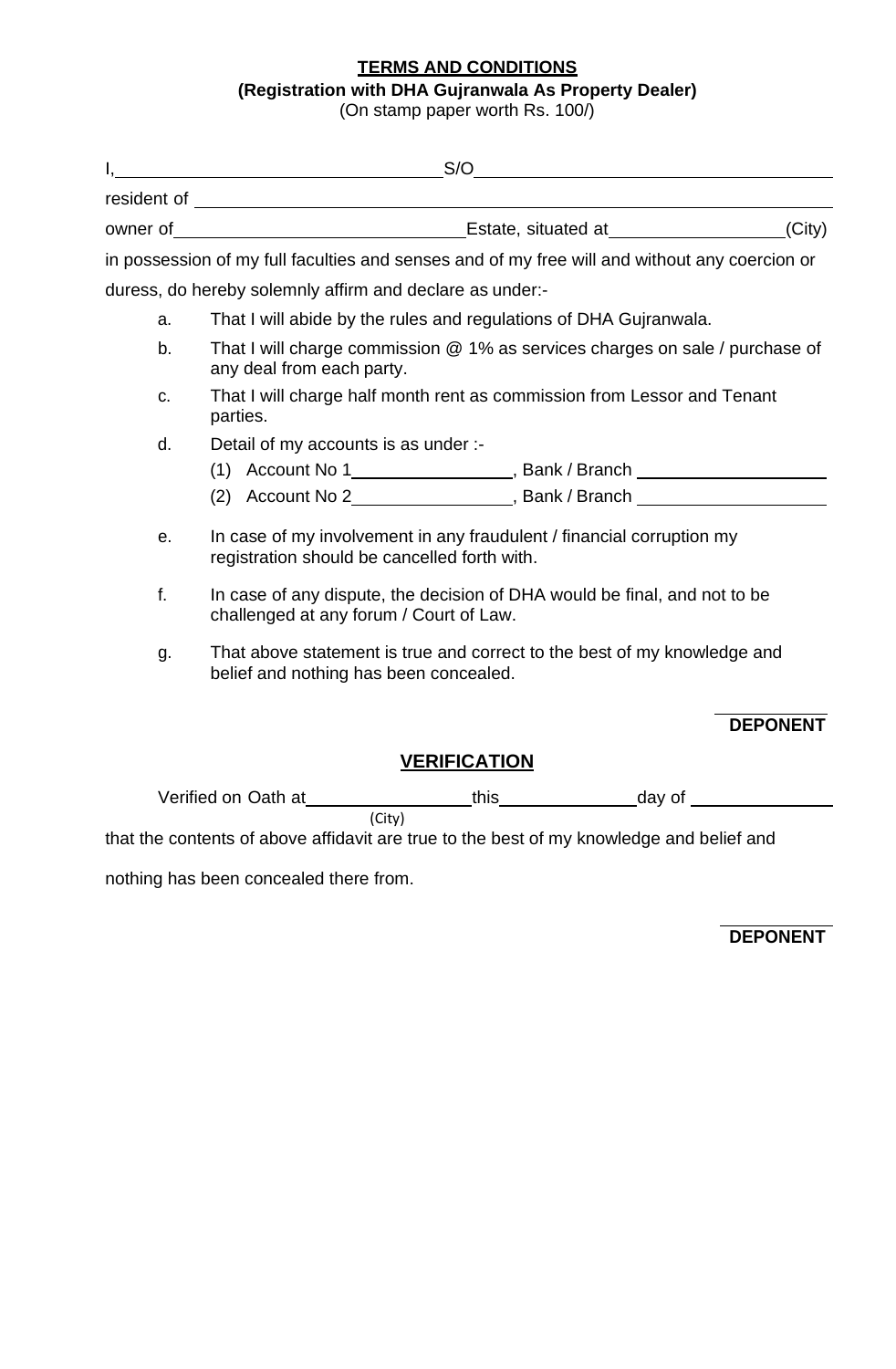### **POLICE VERIFICATION**

## **(Registration of Property Dealer – DHA Gujranwala)**

| Concerned Police Station: ____________________                     |  |  |  |  |  |  |
|--------------------------------------------------------------------|--|--|--|--|--|--|
|                                                                    |  |  |  |  |  |  |
| Mobile No: __________________                                      |  |  |  |  |  |  |
| Identity Card No: _____________________                            |  |  |  |  |  |  |
| Verification as : Registration as Property Dealer - DHA Gujranwala |  |  |  |  |  |  |

Police authorities are requested to verify general character of the individual with particular emphasis on following:-

- a. Involved / punished in criminal /civil offence.
- b. Found / reported involved in any immoral / undesirable activities.
- c. Reportedly involved in anti state / sectarian activities.
- d. Involvement in any fraudulent / financial corruption.

Date: No. 2013 Contract Contract Contract Contract Contract Contract Contract Contract Contract Contract Contract Contract Contract Contract Contract Contract Contract Contract Contract Contract Contract Contract Contract